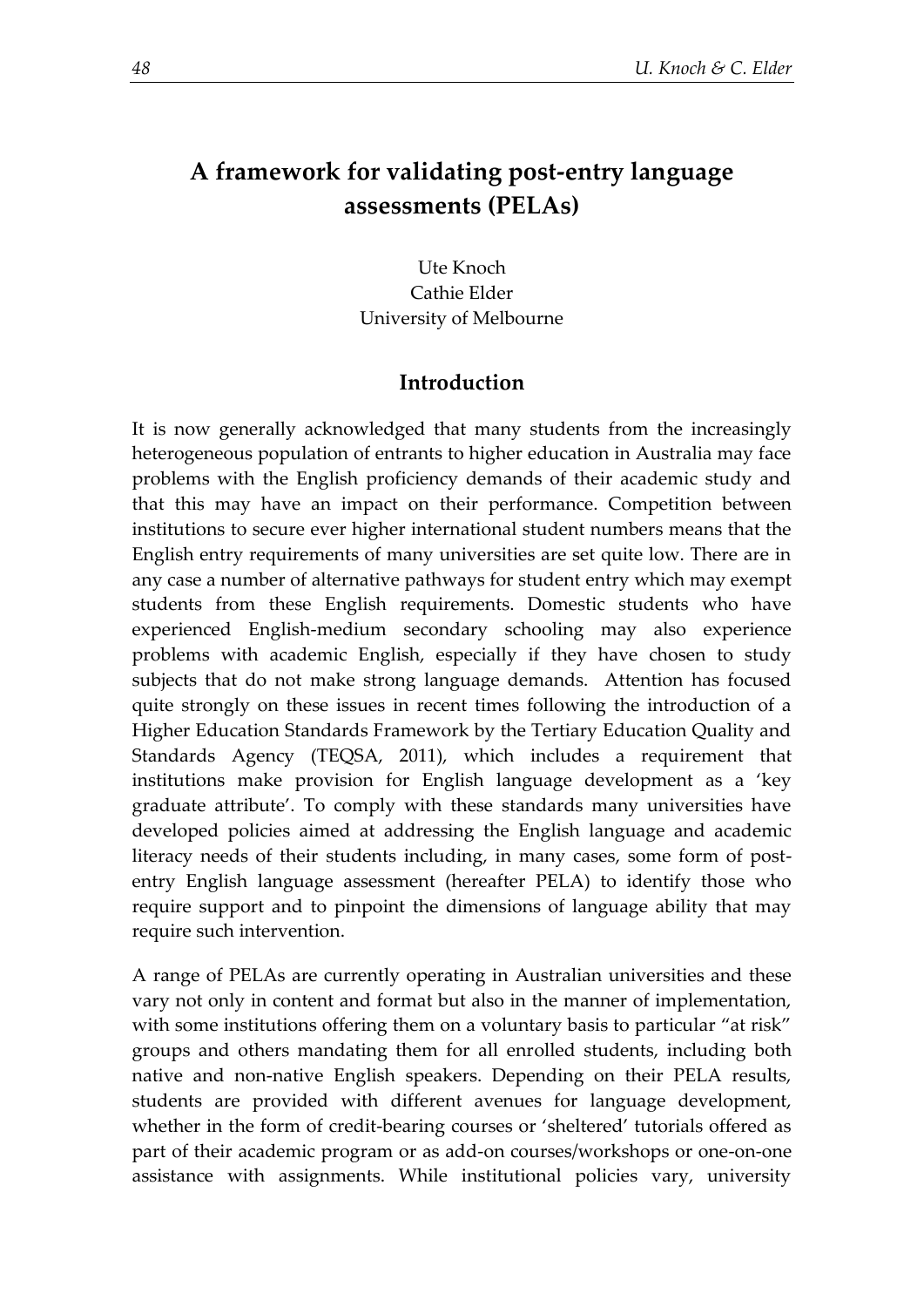PELAS and associated support courses share the common goal of improving the quality of English and also the academic performance of enrolled students.

Australian PELAs, unlike the high stakes English tests (e.g. IELTS, TOEFL, PTE) used for university selection, tend to be developed in-house and are seldom professionally validated. Some notable exceptions for which validation evidence is available are the Diagnostic English Language Assessment (DELA) instituted at the University of Melbourne in the early 1990s (Brown & Lumley, 1991) and its subsequent incarnation, DELNA, at the University of Auckland (Elder & Erlam, 2001; Read, 2008). Nevertheless, as noted by Davies and Elder (2005) among others, validity is a relative rather than absolute concept, raising questions about how much validation is enough and where research efforts and resources are best directed if institutions are to claim integrity for their assessments.

One source of information about post-entry English language assessment is the recently completed Degrees of Proficiency project (Dunworth, 2013) funded by an Office for Learning and Teaching grant and the project website [http://www.degreesofproficiency.aall.org.au/,](http://www.degreesofproficiency.aall.org.au/) set up to provide Australian universities with tools and strategies to develop students' English language capabilities. This website, while generally useful, falls short of explaining what validity might mean in this post-entry context or what the validation process entails, simply noting that PELA scores should be valid and defensible and that specialist expertise is required to achieve this. The structuring of the website, moreover, suggests a rather tenuous distinction between *validation,* viewed as a technical matter relating to a test's properties, and *evaluation*, characterised as broader in scope and encompassing a wider range of investigations including administration procedures, user perceptions, user uptake and the intended and unintended consequences of the assessment. This runs counter to current argument-based approaches to test validation, which consider *all* such investigations to be integral to the notion of validity (see e.g. Kane, 1992, 2006, 2013; Chapelle, Enright & Jamieson, 2008). What seems to be needed, then, is a principled framework outlining the various arguments that underpin validity claims in PELA contexts and the types of evidence that might be adduced to support these arguments.

## **Validity and argument-based approaches to validation**

Before presenting such a framework, the following section presents some brief historical background on validity and validation and in particular on the argument-based approach expounded in this paper.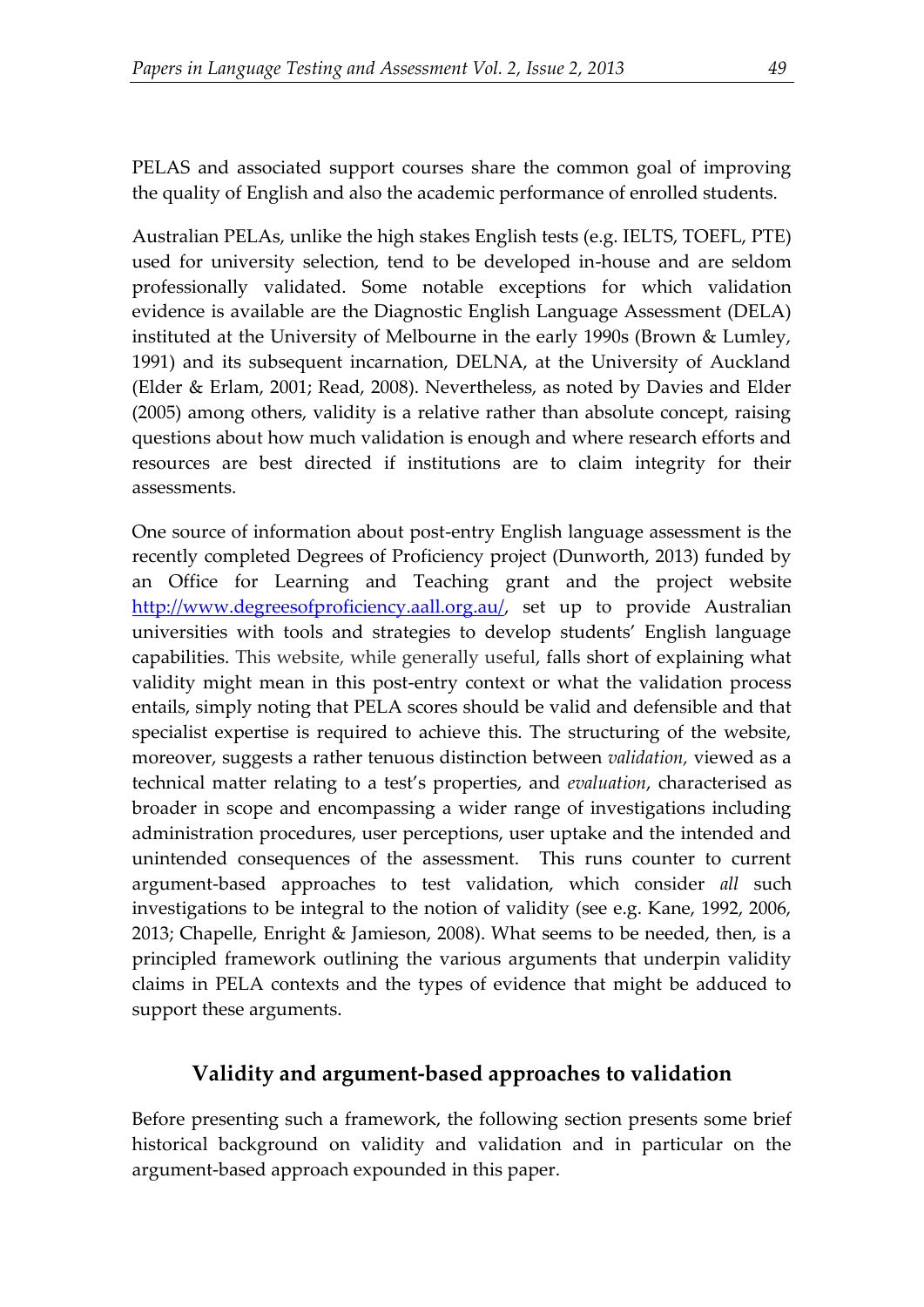Conceptualisations of validity and approaches to validation have rapidly changed in recent decades (e.g. Chapelle, 1999; Xi, 2008). In the 1970s and early 1980s, validity was perceived as a number of disparate types (e.g., construct validity, content validity, predictive validity), with reliability, or consistency of measurement, seen as a pre-condition for rather than a component of validity. Estimates of reliability were the starting point for monitoring a test's functioning and subsequent validation processes were largely confined to statistical analyses indicating how well the test correlated with other measures designed to measure similar skills or skills in the relevant target language use situation. At that time, there was little interest in examining test use and test consequences, or rather, these were seen as a separate area of enquiry unrelated to validity. In the late 1980s, following the publication of Messick's (1989) seminal paper in which he described validity as a unitary construct with construct validity subsuming all other aspects including reliability, there was a shift in thinking about the scope of validity and the procedures required for validation. In particular, there was dissatisfaction with the traditional and more circumscribed view of validity, as this did not account for any consequences of test use. Messick, like many others who followed him (e.g. Fulcher & Davidson, 2007), believed that the intended consequences of a test should be articulated at the test design stage and evidence then be gathered to determine whether the actual test effects corresponded to what was envisaged. Importantly, Messick also maintained that validity did not reside in the test itself, but rather in the adequacy of the support for the inferences drawn from test scores and for the actions or decisions stemming from these inferences.

Although Messick's theoretical model of the different facets of validity was hugely influential, it offered little by way of practical advice for practitioners and researchers on how to proceed with validation of their tests. To address this gap, Kane (1992) and Kane, Crooks and Cohen (1999) proposed an interpretative argument to guide validation work. This validity argument laid out the inferences and assumptions associated with the score interpretations systematically and the plausibility of these inferences and assumptions was evaluated using both theoretical and empirical evidence. Figure 1 below presents the main components of such an interpretative argument.



**Figure 1**. Basic building blocks of interpretative argument (adapted from Kane, 1992)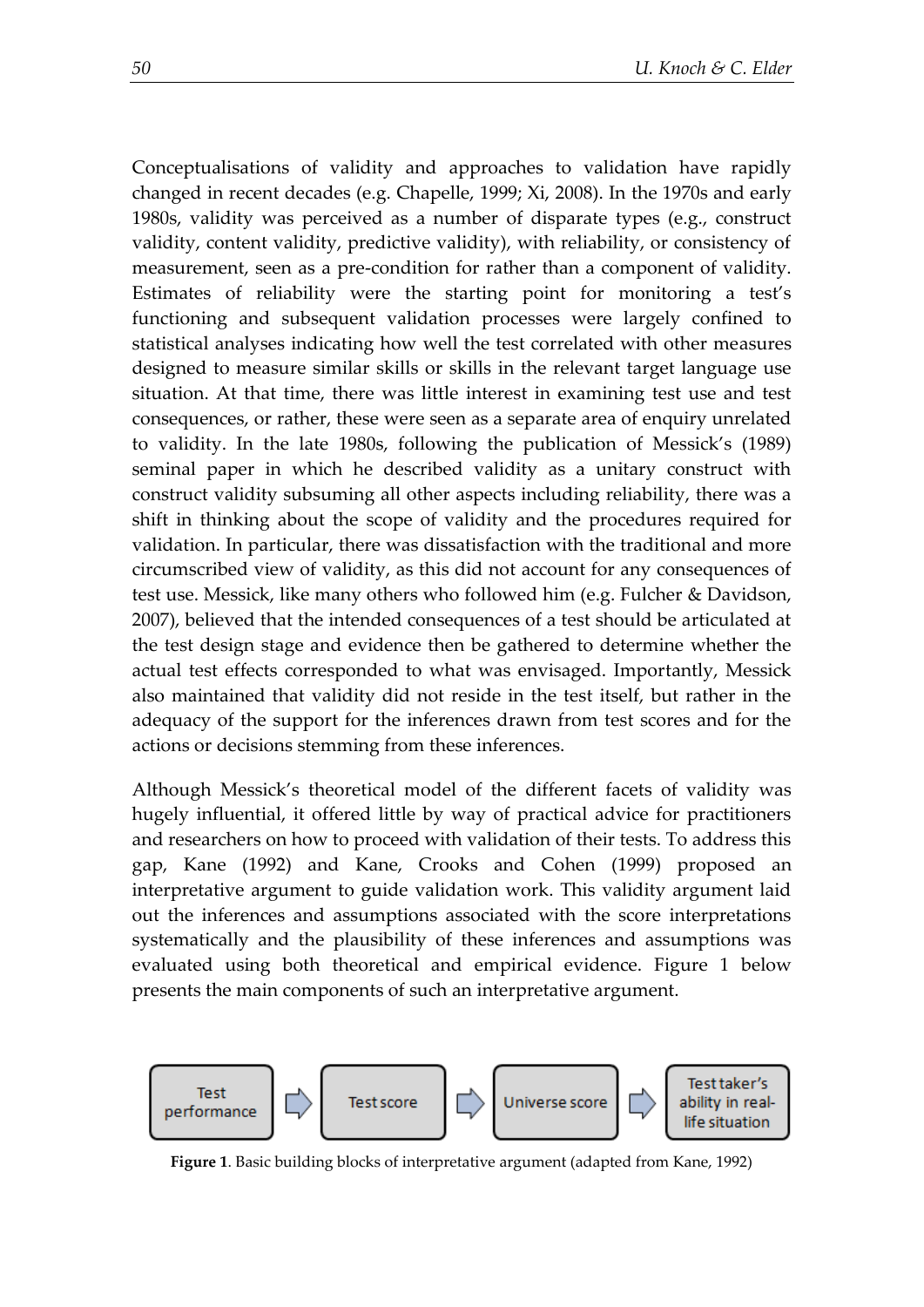Each arrow in Figure 1 represents an inference. These inferences serve as bridges between one building block of the argument and the next. For a validity argument to be supported, each bridge needs to be supported by evidence. In this way the entire argument can be coherent and the final interpretation to be valid. Underlying each inference are a number of assumptions, which need to be stated explicitly to provide a basis for research supporting each inference.

The inference connecting the building blocks 'test performance' with 'test score' is the *evaluation* inference. Crossing this bridge successfully involves transforming a test taker's performance on the test into a defensible test score. Underlying assumptions which require evidential support are that the scoring on the test is conducted consistently and that the scoring procedures are valid reflections of the test construct or what the test is designed to measure. It is also assumed that the instructions on the test or the process of test administration have not introduced any construct-irrelevant variance (i.e., factors which might interfere with what the test is designed to measure). If these assumptions can be supported, the raw score can be considered defensible.

The inference linking a person's score on the test with the 'universe score' is called *generalisation*. Generalisation rests on the assumption that the observed test score derived from any particular test administration is representative of the score a test taker would receive on other versions of the test or on any other test occasion, regardless of the particular tasks or judges involved. This inference is akin to what has traditionally been termed 'reliability'.

The final inferences represented by the last arrow in Figure 1 above, the *explanation* and *extrapolation* inferences, connect the universe score with the theoretical construct that the test is designed to measure and, by implication, with the test takers' performance in a real life situation, also called the target score. The underlying assumptions requiring supporting evidence would include how well test tasks elicit strategies and processes by test takers as intended by the test designers and as implied in the model of ability on which the test is based (the 'explanation' inference) and how well the test tasks reflect the language demands of the relevant real-world domain (the 'extrapolation' inference).

Kane's earlier model, as set out in Figure 1 above, was limited as it did not take account of issues of test use or test consequences. This was addressed in later iterations (Kane, 2001, 2002, 2004, 2006) in which he included a further building block, decisions, with a further inference called *test use*.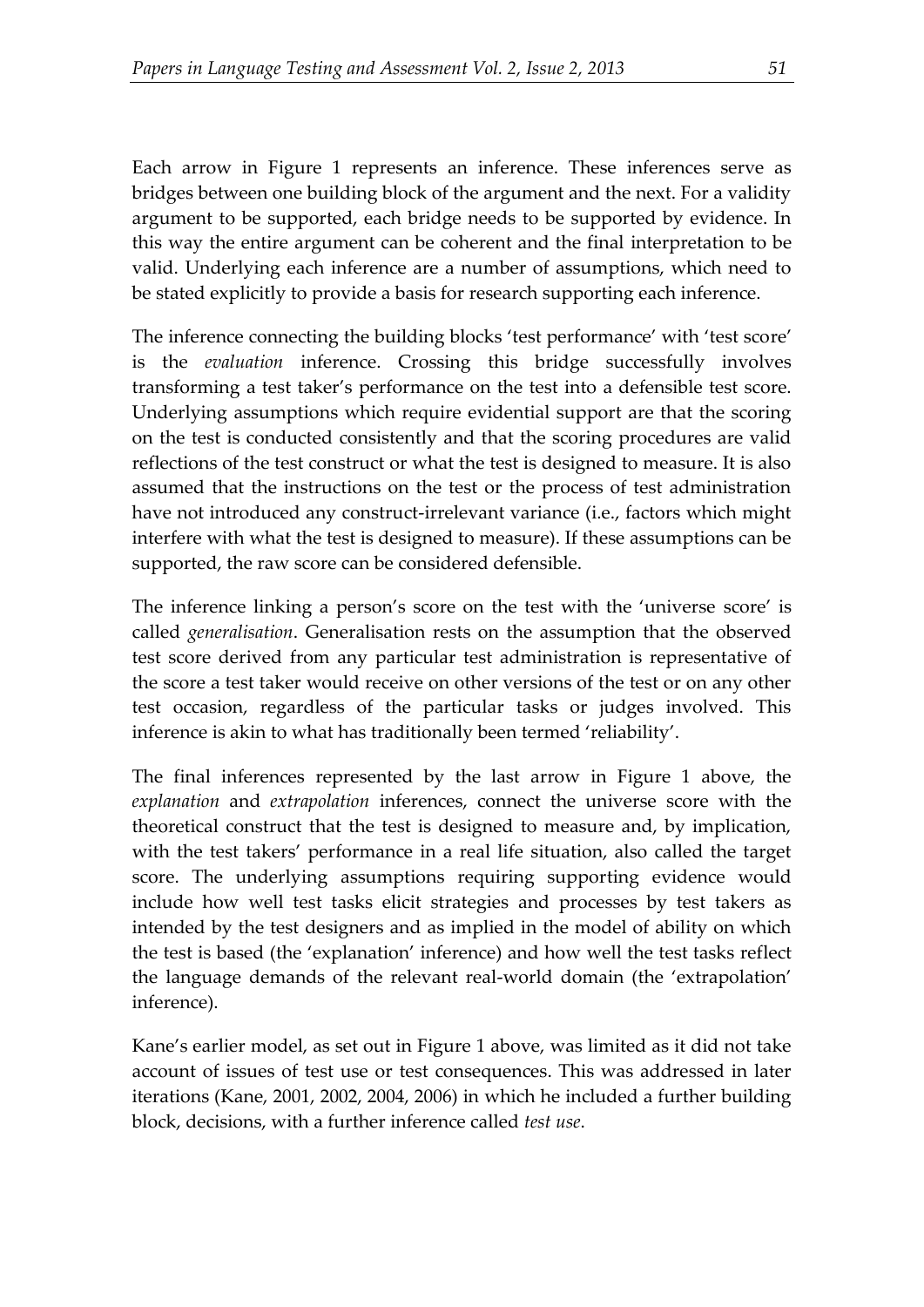Bachman and Palmer (2010), building on earlier work by Bachman (2005), proposed an assessment use argument. While Bachman's earlier work proposes two main parts to any validity argument: (1) the interpretation based on the results derived from the instrument in question and (2) a 'decision-based' interpretation, these two aspects were merged into a single assessment use argument in their 2010 work. Their work has extended what Kane proposed in the area of decisions and test consequences, offering a range of use and consequence-related assumptions that need to be supported for the score based interpretations and uses to be valid.

## **A framework for evaluating PELAs**

For the purpose of the proposed framework, we have adopted a hybrid model, encompassing both Kane's (1992, 2001, 2004, 2006) models and parts of Bachman and Palmer's (2010) assessment use argument. The original building blocks of the two models are set out in Figure 2 below.



**Figure 2**. Building blocks of hybrid model based on Kane (1992, 2001, 2004, 2006) and Bachman & Palmer (2010)

As can be seen, the framework draws on the first few components and inferences from Kane's work and draws on aspects of Bachman and Palmer's framework to investigate decisions and test consequences. We chose to use the components of Kane's framework (i.e., test performance, test score, universe score and test taker's ability in the target language use domain) as the first building blocks in our model because they have been widely applied in validation studies, include all the necessary components to evaluate aspects directly related to the test and are directly relevant to PELAs.<sup>1</sup> Our decision to incorporate some aspects of Bachman and Palmer's (2010) assessment use argument in our framework was due to the particular emphasis these scholars place on decisions and test consequences. Both of these, we would claim, are critical in the evaluation of a PELA because the success of any PELA initiative

1

<sup>1</sup> Kane later divided the extrapolation inference into two (extrapolation and explanation) but we did not think that this further division was necessary for the evaluation of PELAs and therefore decided to maintain Kane's (1992) original sense of extrapolation as encompassing both test taker skills/processes/knowledge and their relevance to the construct on the one hand and how the assessment tasks relate to tasks used in the academic domain on the other.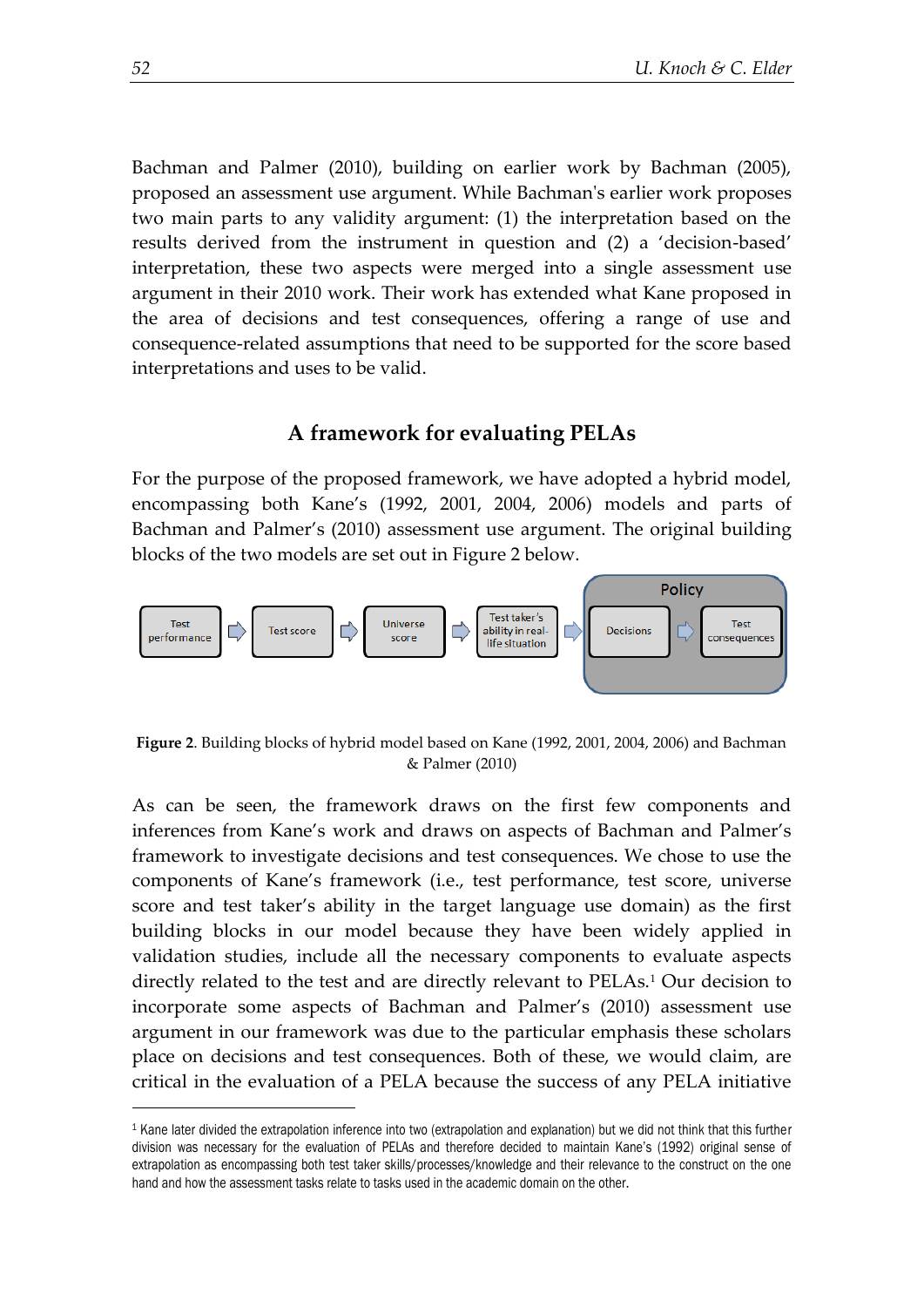relies on uptake of the advice stemming from test results. Expectations about decisions (e.g. about how results are presented to test takers) and also about the consequences of these decisions (e.g. what test takers make of their test results, how the results are used by the institution and how test takers will benefit from the follow-up support associated with test outcomes) need to be made explicit in the assessment use argument for PELAs and to drive its content and structure. While these elements are by no means absent from Kane's model, and indeed have been paid more attention in recent work (Kane, 2013) they are encompassed within the decision step and not sufficiently visible for our purposes

Finally, as well as going beyond Kane's Decisions and adding Bachman and Palmer's Consequences to the model, we have chosen to highlight the importance of institutional policy in framing Decisions and Consequences by placing it behind the model (see shaded area). This is because, in our experience, successful implementation of a PELA depends so crucially on the institutional policy surrounding its implementation and how the purpose of the test is conceived within that policy. This policy framing feeds into how we conceptualise good and bad test decisions and what we consider to be positive or negative consequences.

Thus, the way an institution's PELA policy is framed will govern such determinations as which student groups are targeted for testing, whether equal access is ensured, whether the testing requirement is mandated, how the requirements of the assessment are communicated to test takers, the level and type of support provided for at risk students and whether such students are required to attend such courses. Bachman and Palmer have linked policy issues to Consequences but our view is that policy governs Decisions as well. Acknowledging the policy dimension of PELA activities is in keeping with Kane's view that considering "the test-as-policy and the goals of this policy in achieving certain outcomes is critical and should be evaluated in terms of its perceived effectiveness" (Kane, 2002, p. 38). As McNamara and Roever (2006, p. 30) have pointed out, policy evaluations do not happen by default even in publicly accountable educational systems, so the importance of policy scrutiny needs to be emphasized..

To illustrate and visually summarise our framework with the accompanying inferences, we have chosen an upside-down pyramid (see Figure 3). We feel that this shape demonstrates the hierarchy of inferences and assumptions and the nature of the supporting evidence that is required. At the bottom end of the pyramid, the focus of the validation work is more narrowly on test reliability, the functioning of test items, the way the test is scored and how the test is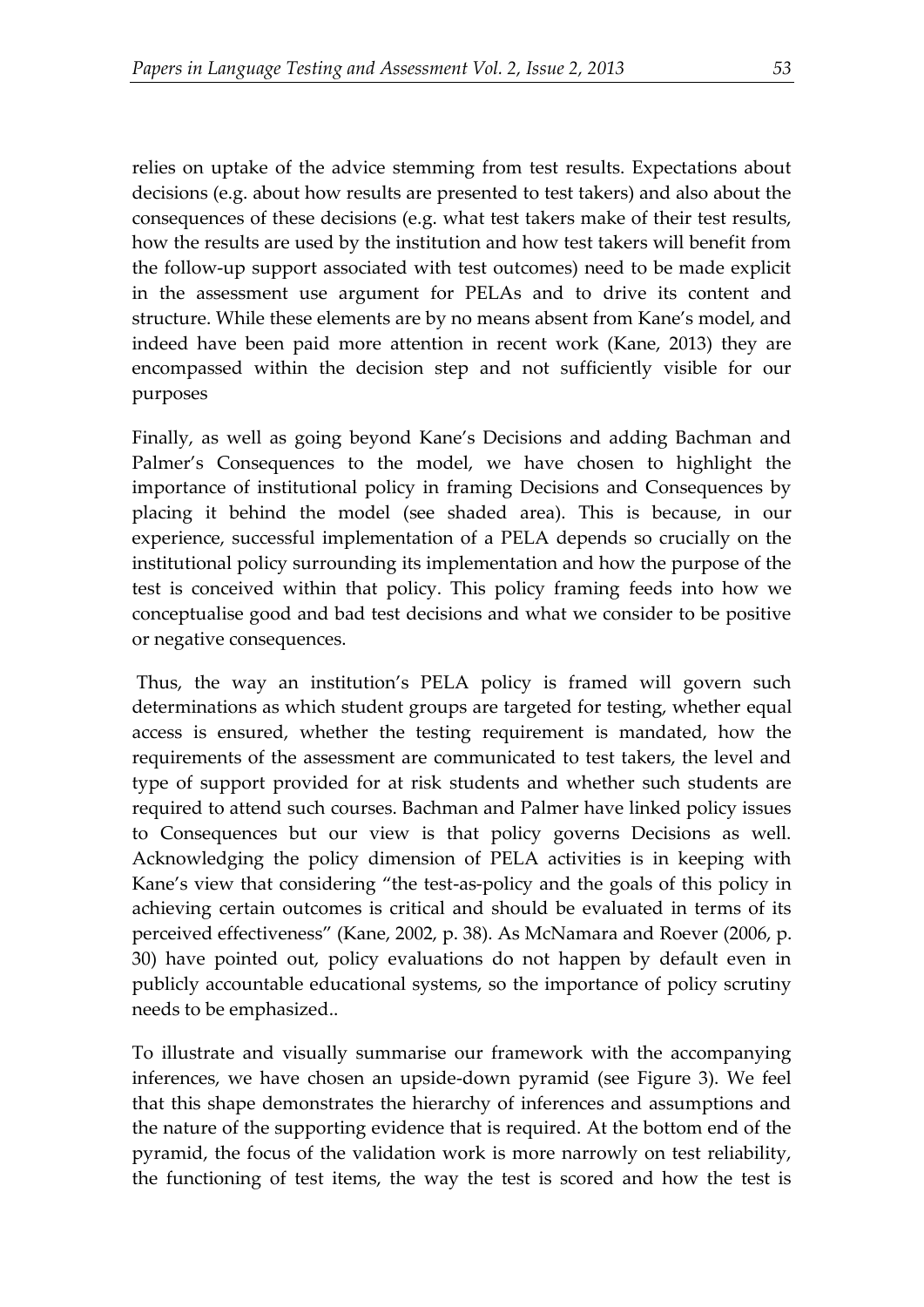administered. As we move up and outwards, the focus moves to the consistency and generalisability of the results across several test administrations and across tasks and raters. The focus then moves to the relevance of the test tasks to the academic domain and to models of academic language ability and to the similarity of the test taker processes elicited by the test to those operating in the academic domain. Moving away from the test itself, validation work proceeds to examine the relevance and appropriateness of decisions based on test scores, and their intended and unintended consequences in light of the institutional policy which will determine how these decisions and test effects play out.

It is important to reiterate that test uses cannot be claimed valid if any of these inferences or bridges is not solid enough to buttress the remaining arguments. So if there are problems at the bottom of the pyramid, the higher aspects of the pyramid cannot be supported.



Figure 3. Overview of the building blocks and inferences of a PELA interpretive argument

Each inference in the model above is accompanied by a claim which is outlined in Table 1 below. Underlying a claim, are a series of underlying assumptions. The arrow in Table 1 shows the direction of the series of inferences, moving from the evaluation inference (and its accompanying claim) to test consequences and its associated claim. Research is then collected to support each of the assumptions. To guide this work, we have formulated a series of warrants which were written to be applicable to a range of different post-entry language assessment contexts. These will be discussed in more detail below.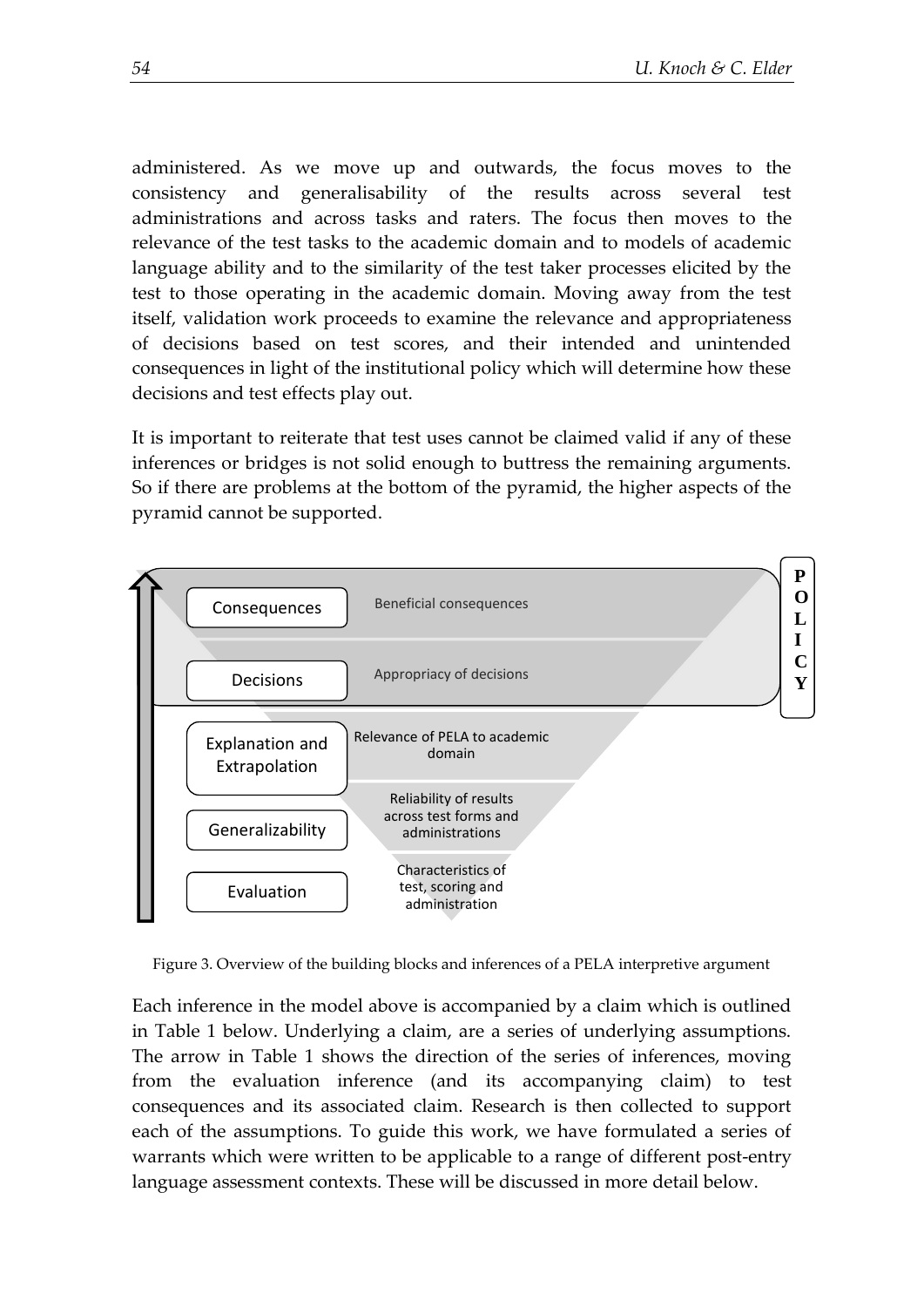| Inference                 | Claim                                                                                                                                                                                                                                                                              |
|---------------------------|------------------------------------------------------------------------------------------------------------------------------------------------------------------------------------------------------------------------------------------------------------------------------------|
| Consequences              | The consequences of using the PELA and the decisions<br>informed by the PELA are beneficial to all stakeholders.                                                                                                                                                                   |
| Decision                  | Score-based decisions are appropriate and well<br>communicated.                                                                                                                                                                                                                    |
| Explanation/Extrapolation | The assessment reflects the targeted language ability<br>construct and provides information on test takers'<br>skills/knowledge and characteristics that is relevant to the<br>academic domain. The test tasks are adequate proxies for<br>those performed in the academic domain. |
| Generalisability          | The assessment yields results that are consistent across<br>assessment contexts (e.g. across test forms, across tasks in<br>the same form and test judges).                                                                                                                        |
| Evaluation                | The score on the test is an adequate reflection of the<br>observed test behaviour (i.e., scoring procedures are<br>appropriate and clear, and test administration processes are<br>carried out as intended by test designers).                                                     |

**Table 1.** Inferences and claims of PELA validity argument

## **Warrants and supporting data**

In the following section, we outline a list of warrants we propose as a basis for PELA validation. The warrants were formulated based on a detailed review of the literature, including other studies using an argument-based approach to validation (e.g. see Chapelle, Enright & Jamieson, 2008; Kane, 2012), a review of the literature on post-entry language assessments and a series of meetings between the authors. We do not claim that the list of warrants is exhaustive or that a validation argument for PELA requires data to support all these warrants. For each warrant, we also offer suggestions on the type of data that can be collected as supporting (or disconfirmatory) evidence. The warrants were formulated to be generally applicable to different PELAs; however, as discussed later in this paper, some might be more relevant than others in certain policy contexts.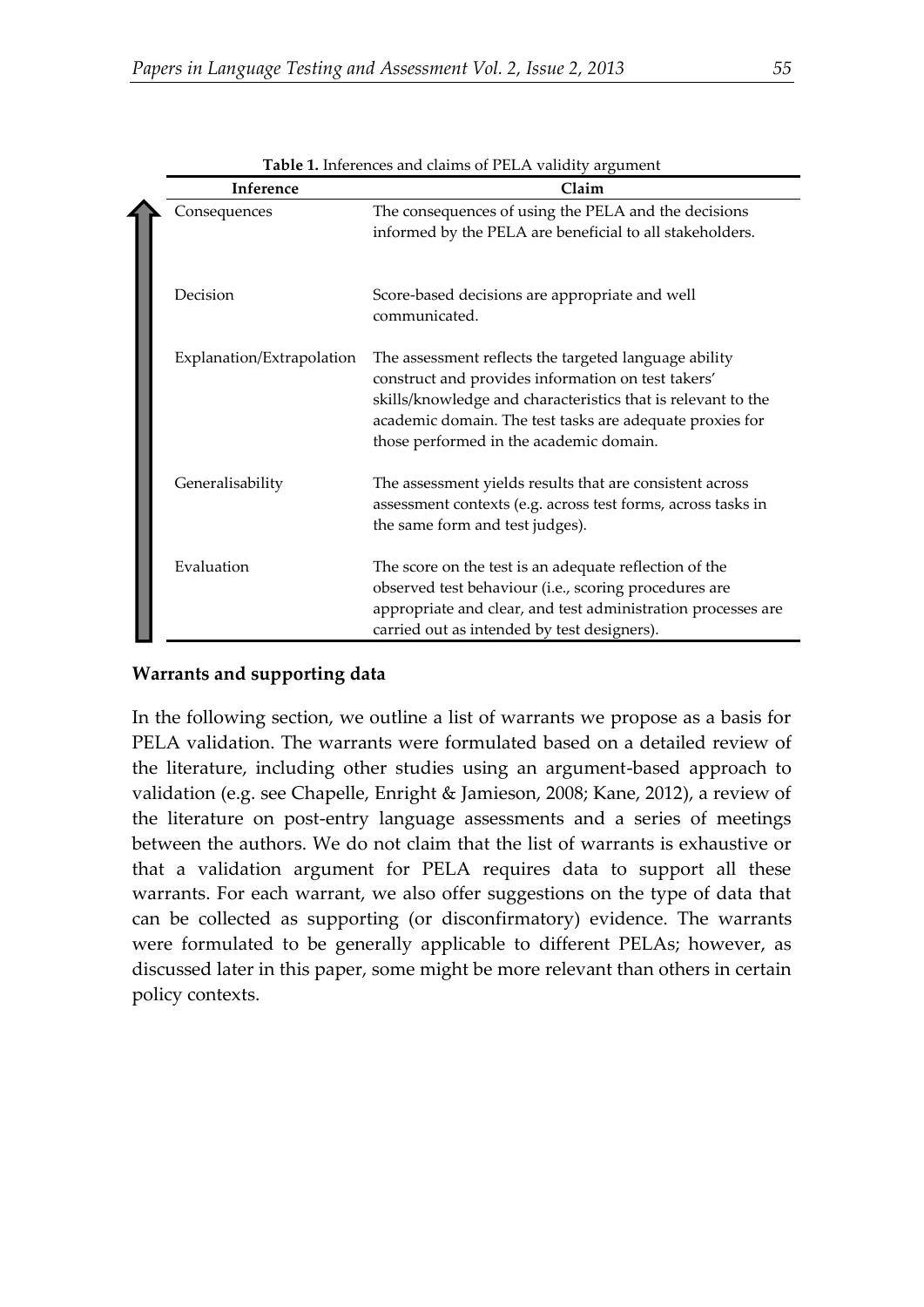| Evaluation inference                                                                  |                                                                                                   |  |
|---------------------------------------------------------------------------------------|---------------------------------------------------------------------------------------------------|--|
| Claim: The score on the test is an adequate reflection of the observed test behaviour |                                                                                                   |  |
| Warrants                                                                              | Sources of supporting evidence                                                                    |  |
| 1. Scoring criteria and rubrics capture                                               | Review by language testing and domain                                                             |  |
| relevant aspects of performance.                                                      | experts.                                                                                          |  |
| 2. Raters can implement scoring procedures                                            | Statistical analysis of test scores.                                                              |  |
| consistently.                                                                         |                                                                                                   |  |
| 3. Test administration conditions are clearly                                         | Student questionnaires/interviews; review of                                                      |  |
| articulated and appropriate.                                                          | test administration protocol; observation of test<br>sessions, interviews with test invigilators. |  |
| 4. Instructions and tasks are clear to all test                                       | Student questionnaires/interviews                                                                 |  |
| takers.                                                                               |                                                                                                   |  |
| 5. Test is pitched at appropriate difficulty                                          | Statistical analysis of test properties (i.e., item                                               |  |
| level and test tasks/items discriminate                                               | difficulty, discrimination, internal consistency).                                                |  |
| consistently between more and less able                                               |                                                                                                   |  |
| candidates.                                                                           |                                                                                                   |  |

**Table 2**. Warrants and supporting evidence for the evaluation inference in a PELA validity argument

Table 2 above summarises the warrants as well as the type of supporting evidence needed to support or refute the claim that accompanies the first inference in the interpretative argument. The evidence alluded to in this table focuses on design aspects of the test including scoring rubrics, evidence that the test instructions and tasks are clear to students, data on test administration conditions and statistical evidence of test and item properties to ensure that the test is working as it should. Only if these warrants are supported, is the overall claim of the inference supported. The kinds of evidence listed above, while routinely collected in higher stakes testing contexts, are often lacking for Australian PELAs or at least not made publically available.

| Table 3. Warrants and supporting evidence for the generalisation inference in a PELA validity |  |
|-----------------------------------------------------------------------------------------------|--|
|-----------------------------------------------------------------------------------------------|--|

| argument                                                                            |                                                   |  |
|-------------------------------------------------------------------------------------|---------------------------------------------------|--|
| Generalisability inference                                                          |                                                   |  |
| Claim: The assessment yields results that are consistent across assessment contexts |                                                   |  |
| Warrants                                                                            | Supporting evidence                               |  |
| 1. Different test forms are parallel in design.                                     | Review of test specifications and test materials. |  |
| 2. Appropriate equating procedures are                                              | Review of equating reports and statistical        |  |
| used to ensure equivalent difficulty across                                         | procedures used.                                  |  |
| forms.                                                                              |                                                   |  |
| 3. Sufficient tasks are included to provide                                         | Statistical analysis of scores from a trial test  |  |
| stable estimates of test taker ability.                                             | population.                                       |  |
| 4. Test administration conditions are                                               | Review of procedures; interviews with students    |  |
| consistent                                                                          | and invigilators.                                 |  |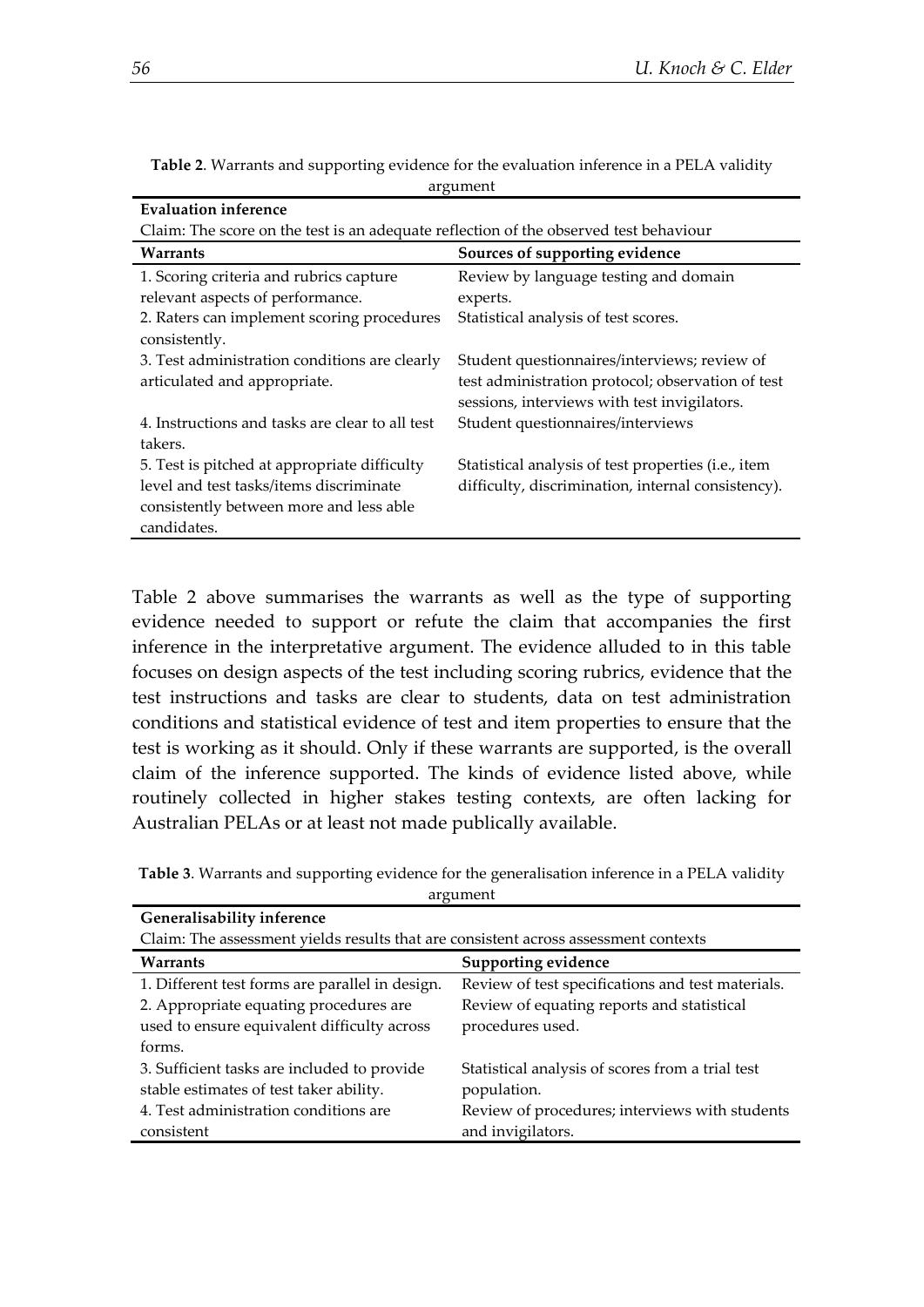Table 3 above shows the list of warrants and a summary of the type of supporting evidence that needs to be collected to support the generalisability inference. The warrants in this table focus on the generalisability of a single test form and administration in relation to other test forms and administrations of the test. The underlying assumption here is that PELAs exist in parallel forms and that the forms are parallel in test content and statistically equated, such that the result yielded for any candidate will be the same or highly similar regardless of which test form he or she has taken. Supporting evidence for this claim can be found in a review of test documentation, including test specifications, test materials and technical reports as well as a thorough review of test administration procedures and practices. Again, in our experience, such issues are sometimes neglected in PELA contexts and different test forms, if at all available, are often used interchangeably without ascertaining that they are equivalent in difficulty. Only when both the evaluation inference and the generalizability inference have been supported, can the focus move to the explanation and extrapolation inferences, which is presented in Table 4 below.

**Table 4**. Warrants and supporting evidence for the explanation and extrapolation inferences in a PELA validity argument

**Explanation and Extrapolation inferences**

| Claim: The assessment provides information on test takers skills/knowledge and characteristics |                                |
|------------------------------------------------------------------------------------------------|--------------------------------|
| that is in keeping with understanding of academic language proficiency and relevant to the     |                                |
| academic domain. The test tasks are adequate proxies for those performed in the academic       |                                |
| domain.                                                                                        |                                |
| Warrants                                                                                       | Sources of supporting evidence |
|                                                                                                |                                |

|                                                 | sources of supporting evidence                   |
|-------------------------------------------------|--------------------------------------------------|
| 1. Test results are good predictors of language | Correlations between PELA scores and             |
| performance in academic domain.                 | academic performance esp. language-related       |
|                                                 | academic tasks (e.g. essays, oral presentations, |
|                                                 | GPAs and WAMs).                                  |
| 2. Characteristics of test tasks are similar to | Comparison of test materials and course          |
| those required of students in the academic      | materials/course assessment requirements.        |
| domain (and those in the language               |                                                  |
| development courses students are placed in).    |                                                  |
| 3. Linguistic knowledge, processes, and         | Test taker verbal protocols gathered during      |
| strategies employed by test takers are in line  | test performance; responses on strategy          |
| with theoretically informed expectations and    | questionnaires gathered after the test.          |
| observations of what is required in the         |                                                  |
| corresponding academic context.                 |                                                  |
| 4. Scores derived from the test provide         | Review of test materials to ensure adequate      |
| sufficient information about candidates'        | coverage of academic language domain.            |
| academic language proficiency (i.e., no         |                                                  |
| construct under-representation).                |                                                  |
| 5. Performance on PELA relates to               | Correlation between test scores and scores       |
| performance on other assessments of academic    | derived from other validated test instruments    |
| language proficiency.                           | measuring similar abilities; correlation         |
|                                                 |                                                  |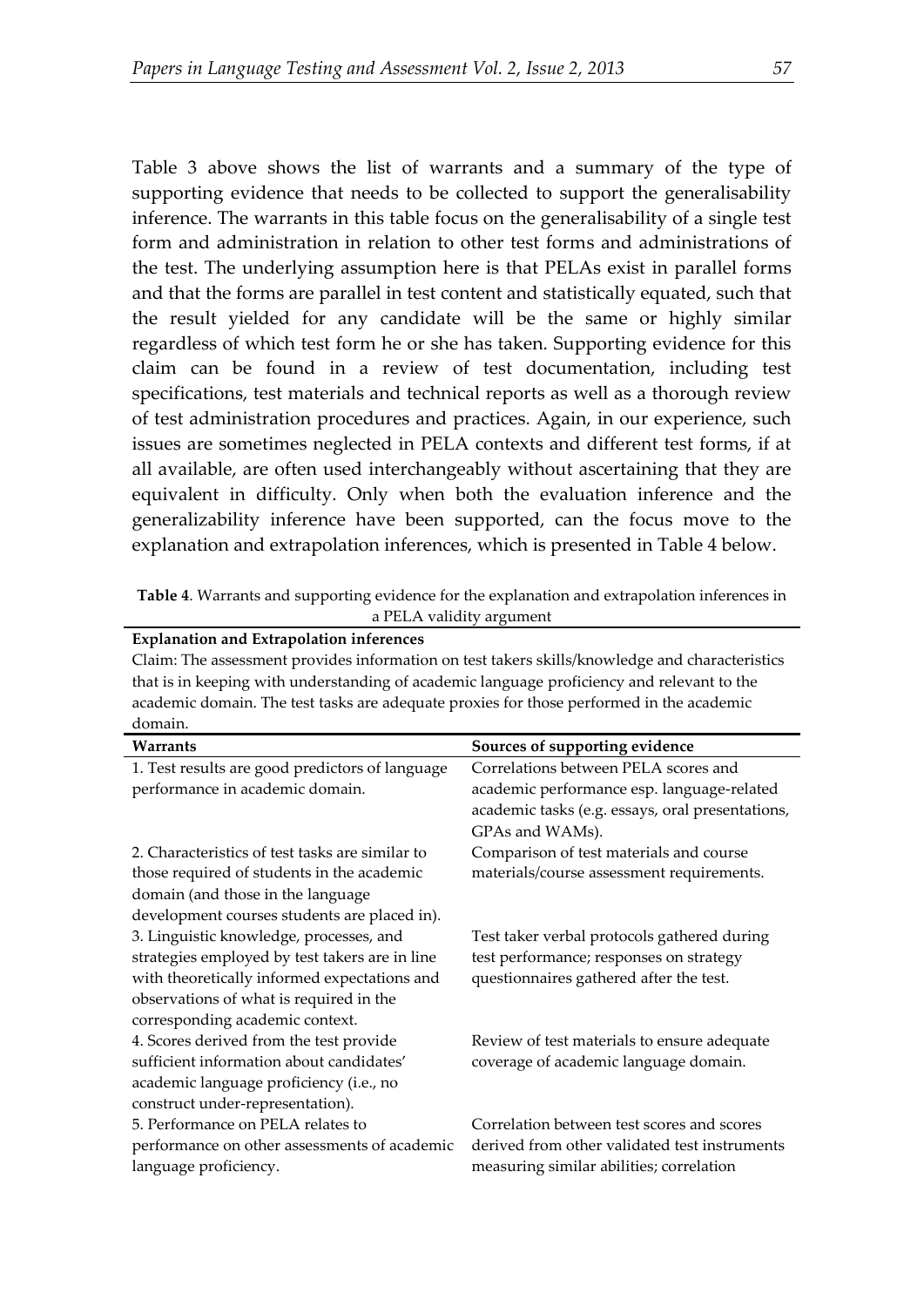|                                                | between test scores and teacher rankings of  |
|------------------------------------------------|----------------------------------------------|
|                                                | language proficiency.                        |
| 6. Tasks do not unfairly favour certain groups | Expert 'sensitivity' review of test content, |
| of test takers                                 | statistical bias analyses.                   |
|                                                |                                              |

This table presents a range of warrants for the explanation and extrapolation inferences. These focus on comparability of the test tasks and language elicited by the tasks with the type of tasks and language used in the academic domain as well as how accurately the test tasks predict language performance in the academic domain or other tests designed to assess academic language proficiency. The kinds of supporting evidence that can be sought ranges widely, including, for example, a content comparison of the test tasks with languagerelated tasks in the academic domain (for one such study in another testing context see Moore, Morton & Price, 2012) and correlations between test takers' results and academic performance on particular subjects as well as grade point averages (GPAs) or weighted average marks (WAMs). This latter evidence needs to be interpreted with caution, however, as different academic subjects make different language demands and predictive validation studies generally show a fairly weak overall correlation accounting for no more than 10% of GPA score variance (e.g. see Elder, Bennett & Bright, 2007). Bias investigations (Warrant 6), while rarely reported, are of particular relevance to PELAs given the heterogeneous nature of the test taker population. A validation study by Elder, McNamara and Congdon (2003), for example, investigates the possibility that particular tasks or items on the DELNA might be functioning differently for native and non-native speaker test takers for reasons unrelated to the constructs that the test is designed to measure. Comparisons between PELA scores and results on other similar academic English tests may offer useful evidence that the test is targeting relevant skills, although it may also be useful to compare test takers' cognitive processes and strategies when engaging with PELA tasks to the processes and strategies employed when performing similar language-related tasks in the academic domain. A detailed analysis of student background information in relation to their test results, including an analysis of cohort results from different entry pathways, may be useful in confirming or disconfirming expectations about relative degrees of academic language proficiency in each cohort. For example, we would expect international students from non-English speaking backgrounds to perform less well overall on a PELA than other cohorts made up primarily of native speakers (despite wide variability among the latter group). If results of such investigations accord with expectations we can take this as supporting the validity of our test scores.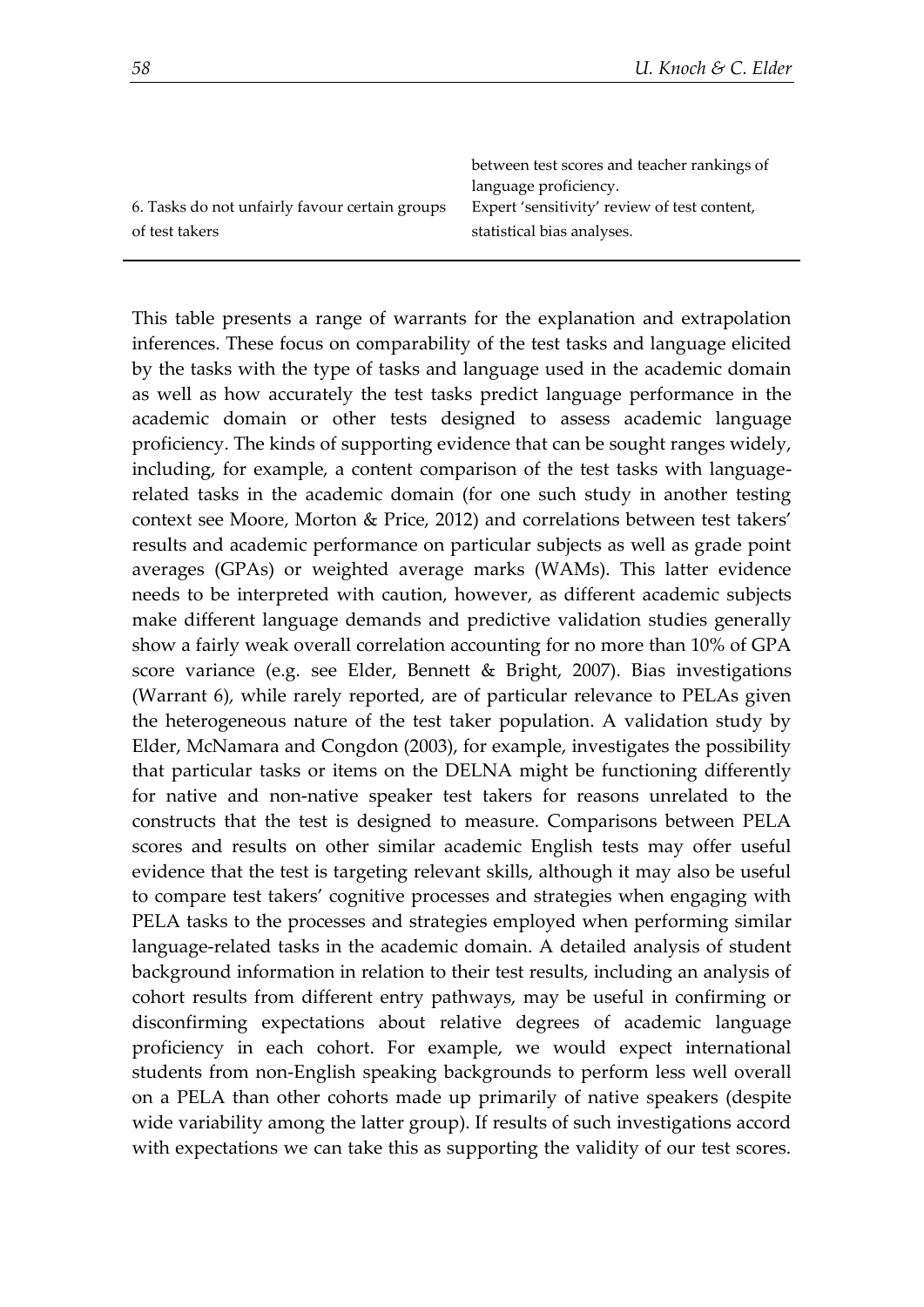If they do not we may need to question whether our test is capturing the relevant abilities.

**Table 5.** Warrants and supporting evidence for the decision inference in a PELA validity argument

| Decision inference                                                  |                                                   |  |
|---------------------------------------------------------------------|---------------------------------------------------|--|
| Claim: Score-based decisions are appropriate and well communicated. |                                                   |  |
| Warrants                                                            | Sources of supporting evidence                    |  |
| 1. Students are correctly categorised based on                      | Interviews with key stakeholders (e.g.            |  |
| their test scores.                                                  | students, academic staff, learning and            |  |
|                                                                     | teaching staff); review of test results; review   |  |
|                                                                     | of standard-setting activities to set cut-scores; |  |
|                                                                     | review of academic outcomes for students          |  |
|                                                                     | classified above and below the cut-score.         |  |
| 2. The test results include feedback on test                        | Review of policy and practice.                    |  |
| performance and a recommendation.                                   |                                                   |  |
| 3. Recommendation is closely linked to on-                          | Review of language development options;           |  |
| campus support.                                                     | interviews with key stakeholders including        |  |
|                                                                     | students.                                         |  |
| 4. Assessment results are distributed in a                          | Review of practice; interviews with key           |  |
| timely manner.                                                      | stakeholders.                                     |  |
| 5. The test results are available to all relevant                   | Review of policy and practice.                    |  |
| stakeholders.                                                       |                                                   |  |
| 6. Test users understand the meaning and                            | Review of policy and practices, including test    |  |
| intended use of the scores                                          | website; interviews with test users               |  |

Table 5 above summarises the warrants and supporting evidence for the decisions inference. The warrants for this inference focus on the results and recommendations following the assessment. This includes how accurately students are categorized based on the test (Warrant 1), an issue that is often neglected in PELA contexts. Decisions about what constitutes a satisfactory and less than satisfactory level of performance on the test need to be made on a principled basis through a process known as standard-setting which includes consultation with stakeholders and/or comparisons with performance on another validated measure (e.g. Elder & von Randow, 2008; Knoch & Elder, 2009). It is also important to consider how soon the test results are received by students (taking into account their busy academic schedules and the need to enrol in any follow-up language development courses), to examine the structure of the results and recommendations given to test takers, how closely the test recommendation is linked to on-campus support and who has access to the results with reference to available documentation and practice as well as interviews with key stakeholders. The link between test results and on-campus support (Warrant 5) and questions as to who has access to the test results (Warrant 3) are of course a function of institutional policy and the resources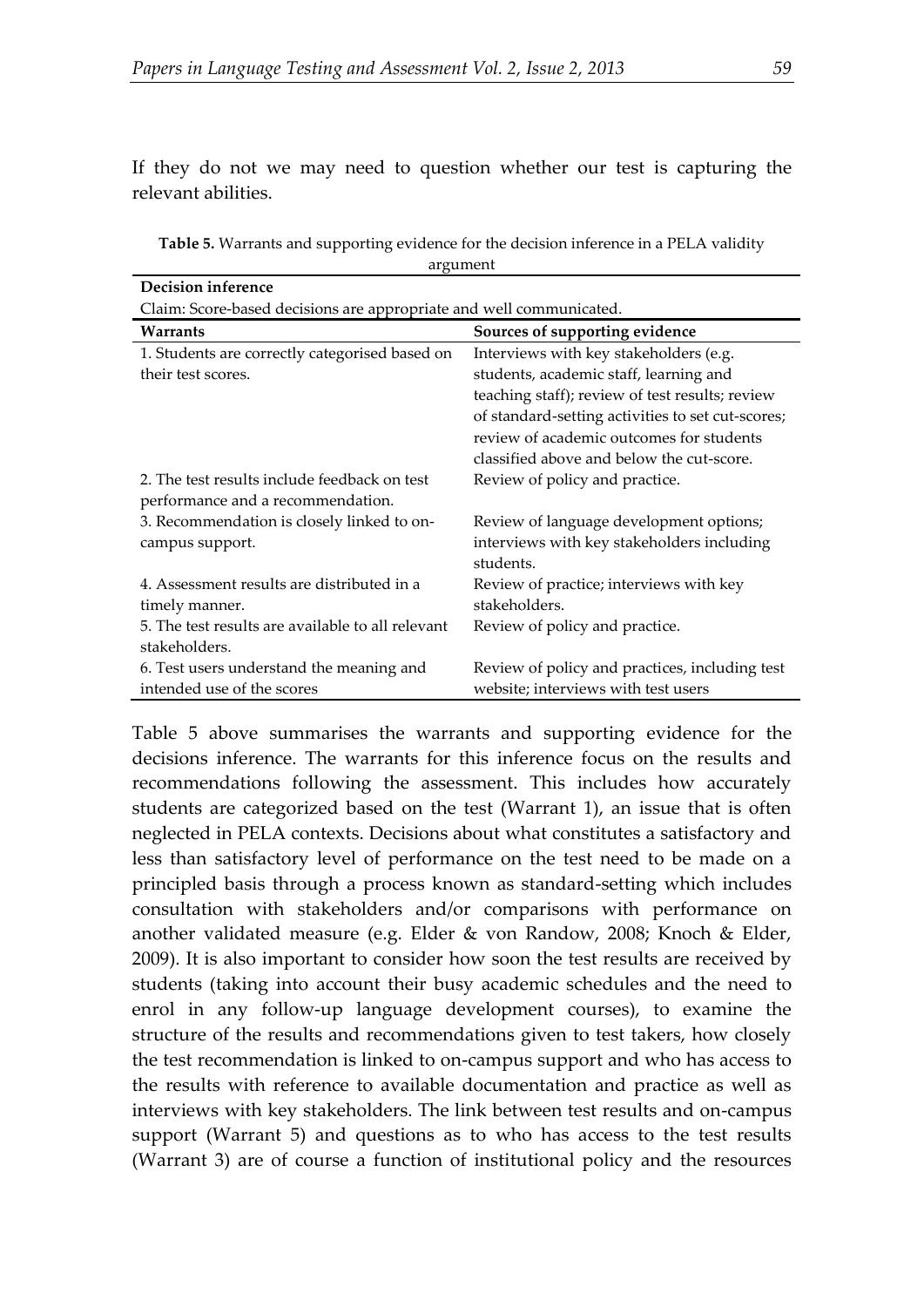that are made available to implement that policy. Warrant 6 relates to test users' understanding of the policy driving test implementation, and evidence derived from them will shed light on how effectively that policy has been communicated - whether students and their teachers are fully informed about the test, the reasons for testing, how they will be classified and the decisions that will be made based on these classifications. PELAs, as indicated earlier in this paper, are used not for selection but as a mechanism for determining who might benefit from additional language development opportunities. Making this test purpose plain to the test takers and other users is clearly critical if the test is to achieve its goal of enhancing academic success. Read (2008) for example has pointed to the need to avoid stigma in the wording of any communications about the test and argues that this is critical for student uptake.

From test decisions flow consequences – beneficial or otherwise – and these are the subject of the final inference in the PELA validity argument (see Table 6). Consequences, like decisions, are governed by policy.

| Claim: The consequences of using the PELA and the decisions informed by the PELA are |                                                         |  |
|--------------------------------------------------------------------------------------|---------------------------------------------------------|--|
| beneficial to all stakeholders                                                       |                                                         |  |
| Warrants                                                                             | Sources of supporting evidence                          |  |
| 1. All targeted test takers sit for the test.                                        | Analysis of test administration data.                   |  |
| 2. The test does not result in any stigma or                                         | Interviews with students regarding their test           |  |
| disadvantage for students.                                                           | attitudes and experiences following the test.           |  |
| 3. Test takers' perceptions of the test and its                                      | Interviews with students.                               |  |
| usefulness are positive.                                                             |                                                         |  |
| 4. The feedback from the test is useful and                                          | Interviews with students and language support           |  |
| directly informs their future learning.                                              | teachers.                                               |  |
| 5. Students act on the test recommendation                                           | Review of student uptake data.                          |  |
| (i.e. take up the proposed language                                                  | Interviews with key staff and students                  |  |
| development strategies).                                                             | regarding reasons for compliance or non-<br>compliance. |  |
| 6. Follow-up language development options                                            | Interviews with key stakeholders including              |  |
| provided for students are appropriate.                                               | students.                                               |  |
| 7. Learners taking up support options                                                | Comparison of pre- and post-test scores.                |  |
| improve their English over the course of                                             |                                                         |  |
| their studies.                                                                       |                                                         |  |
| 8. Students who fail to act on test                                                  | Comparison of academic results of compliant             |  |
| recommendations are more likely to                                                   | and non-compliant students.                             |  |
| struggle in their academic studies.                                                  |                                                         |  |
|                                                                                      |                                                         |  |

**Table 6**. Warrants and supporting evidence for the consequences inference in a PELA validity argument

**Consequences inference**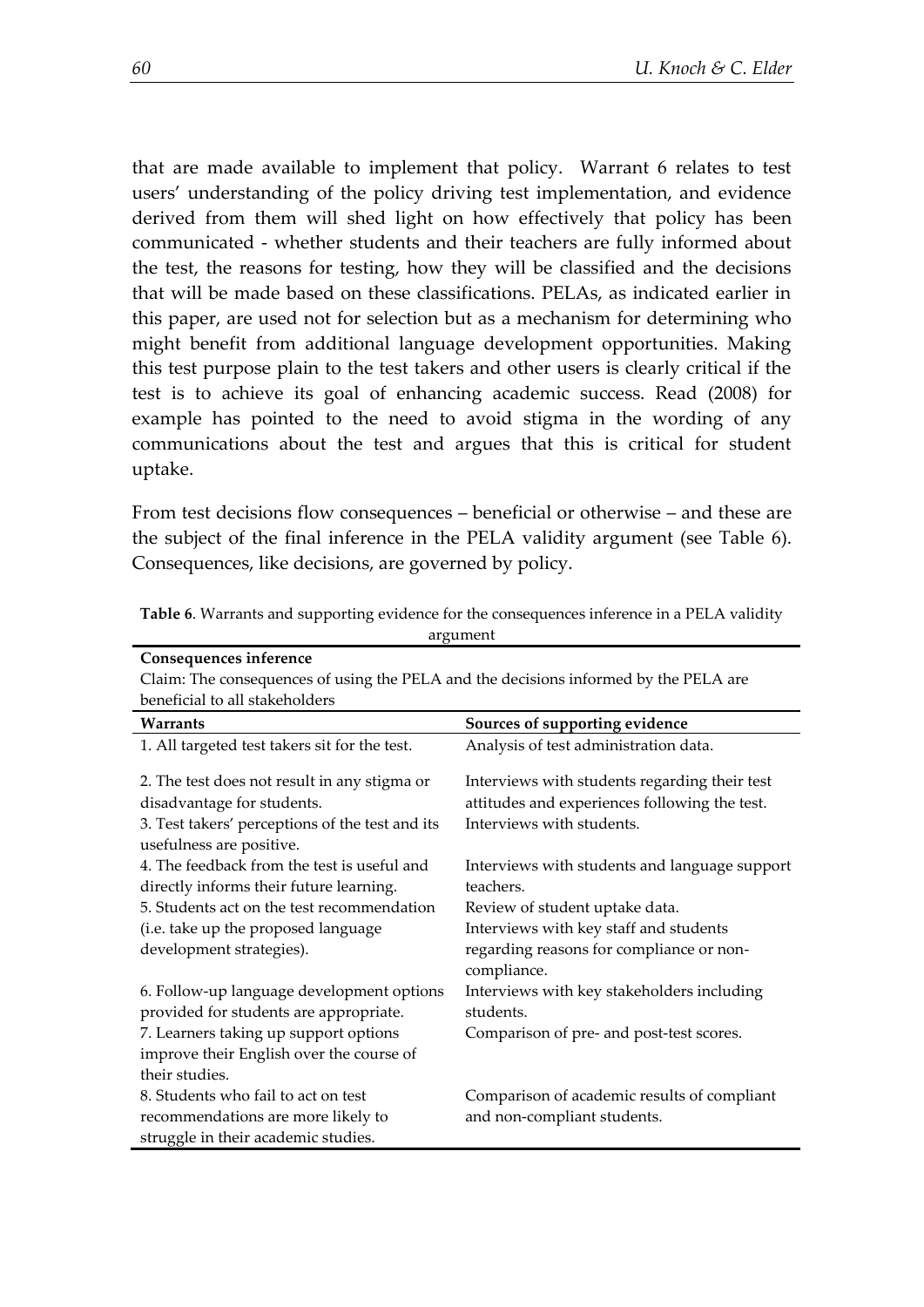One of the most obvious intended consequences of a PELA policy is that those identified as needing to be tested will show up for the testing session (Warrant 1). However, as Ransom (2009) has demonstrated, based on an analysis of the test-taker population at the University of Melbourne, a policy decision to make the DELA test mandatory did not result in universal uptake. Gathering evidence of such failures or limitations is important in refining the institutional policy, perhaps with an eye to more effective communication of the test purpose and potential benefits to users. Other warrants worthy of exploring in the PELA context are how students perceive the test taking experience, what they make of the feedback provided and whether they take notice of the advice given (Warrant 3). The success of any PELA initiative will depend also on how well students are guided to appropriate follow-up support on campus, whether appropriate courses are available on a continuing basis and can be taken within the limitations of busy course schedules. If, for example, students feel that the language support offered are inconveniently timed or add unhelpfully to their study burden they are unlikely to comply. Monitoring compliance and exploring reasons for any resistance to institutional mandates is essential if claims about the beneficial consequences of a PELA program are to be supported. Bright and von Randow (2004) in a longitudinal study of 18 DELNA test takers cited lack of time and pressures of work among the reasons for noncompliance, along with an expectation by students that lecturers and tutors would be able to give the required support in the mainstream study context. Findings such as these serve to highlight policy issues that need to be addressed in relation to how language development courses are delivered and promoted. The type of supporting evidence to support or refute the warrants listed above is drawn from interviews with students and other stakeholders, and a review of the available language development courses. Evidence of improved language proficiency as a result of language development courses (Warrant 7) is perhaps the hardest to capture, due to the other factors, such as English exposure and for opportunities practice outside the university setting. Nevertheless such

#### **Adapting the framework for local use**

any PELA initiative are to be upheld.

The number of warrants listed under each claim in the above framework may be seen as rather daunting to those charged with developing and implementing PELA initiatives within particular institutions. There are inevitably practical constraints on what test developers and administrators can achieve in relation to post entry language assessment and these will influence the type of assessment and the manner in which it can be delivered in a certain context. Scholarly conceptualisations of validity and the validation process have

evidence, however tentative, needs to be sought if claims about the benefits of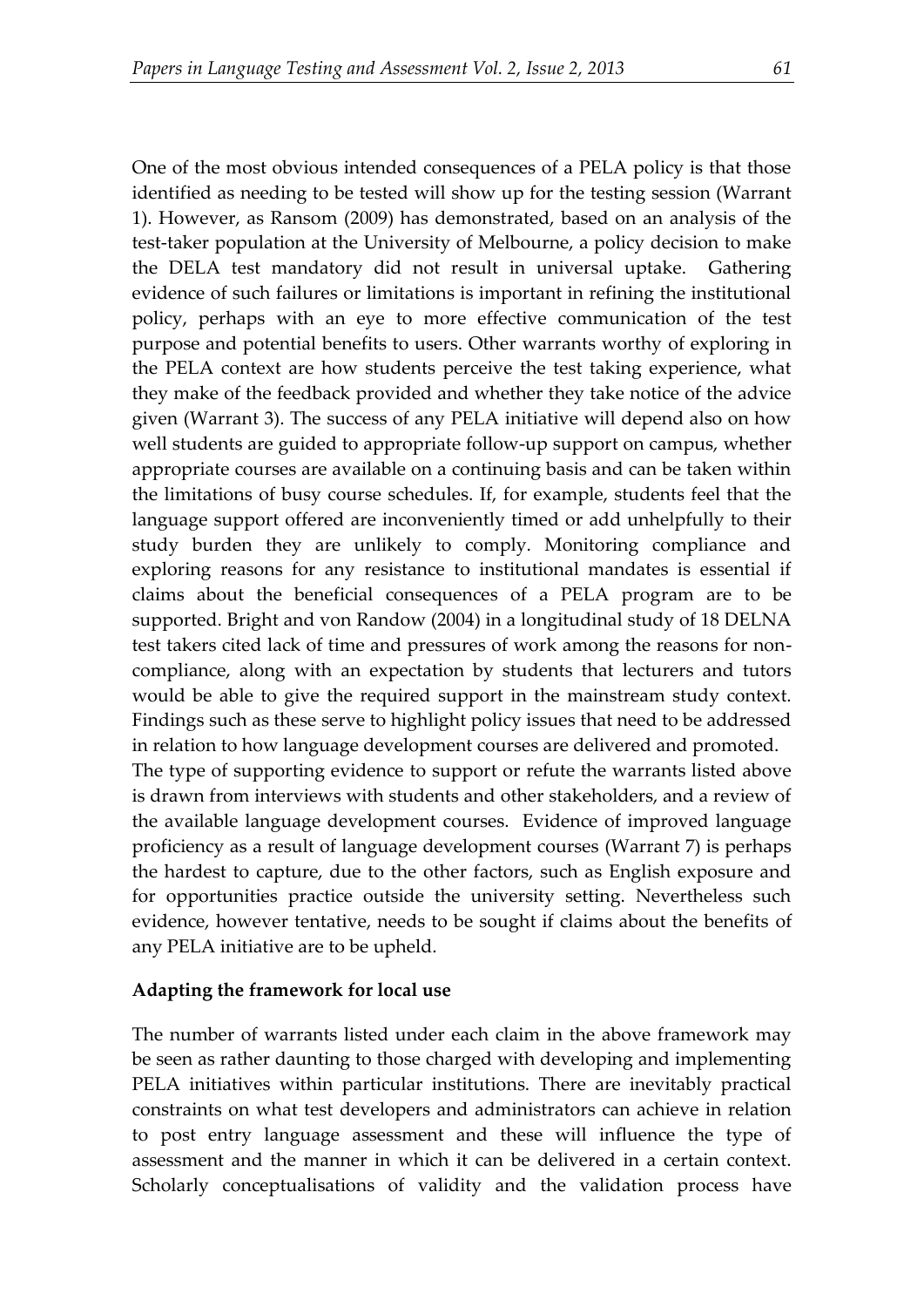acknowledged issues of practicality (see e.g. Bachman & Palmer, 2010,) and we understand that these will always play a key part in any evaluation of a PELA. Below, we provide some examples of how different institutions have adapted their local policy in light of practical constraints and consider the implications of these adaptations for the validation process.

With regard to the test taker population, institutions have taken different approaches to which students they target for post-entry assessment. The University of Melbourne, for example, has opted to administer its Diagnostic English Language Assessment (DELA) only to potentially at-risk groups of students, including international students, and those entering the university via non traditional pathways, such as Foundation courses, rather than to the entire student cohort, thereby containing the costs and resources expended.

Other institutions see language problems as being more broadly distributed within the student population. To be sure of identifying all students at risk they deem it important to test all incoming students, regardless of their language or educational background. Because the volume of students that need to be tested in such a scenario is very high, Knoch and Elder (2013), for example, have argued that it is acceptable to consider using indirect (screening) tasks as part of a PELA rather than more time-consuming direct tasks (e.g. listening to a lecture) used in tests such as the DELA.

Some institutions opt to reduce costs of test administration by forgoing the double marking of writing scripts (widely recognised as important for reliability and hence generalisability of inferences) and settling for a single rater only. Or they may decide to exclude from the assessment any skills (e.g. listening) for which direct language development support is not available on campus. The latter approach has obvious implications for any inferences involving extrapolation from the test score to the real-world context, given that such skills may be important in coping with the demands of academic study.

Therefore, when evaluating a PELA, one way to account for practicality constraints is to mount an argument which justifies leaving certain claims unsupported. It is important in each of these cases, however, that the institution closely monitors the area where compromises have been made. At the University of Melbourne, for example, it will be important to examine whether students not targeted by the initial assessment could be at risk (Decision inference, Warrant 1). Similarly, it is important to examine whether a policy to target certain student groups for PELA testing is creating a view of those students as deficient with respect to their peers. This could thereby be seen as discriminatory and hence violates the claim associated with the Consequence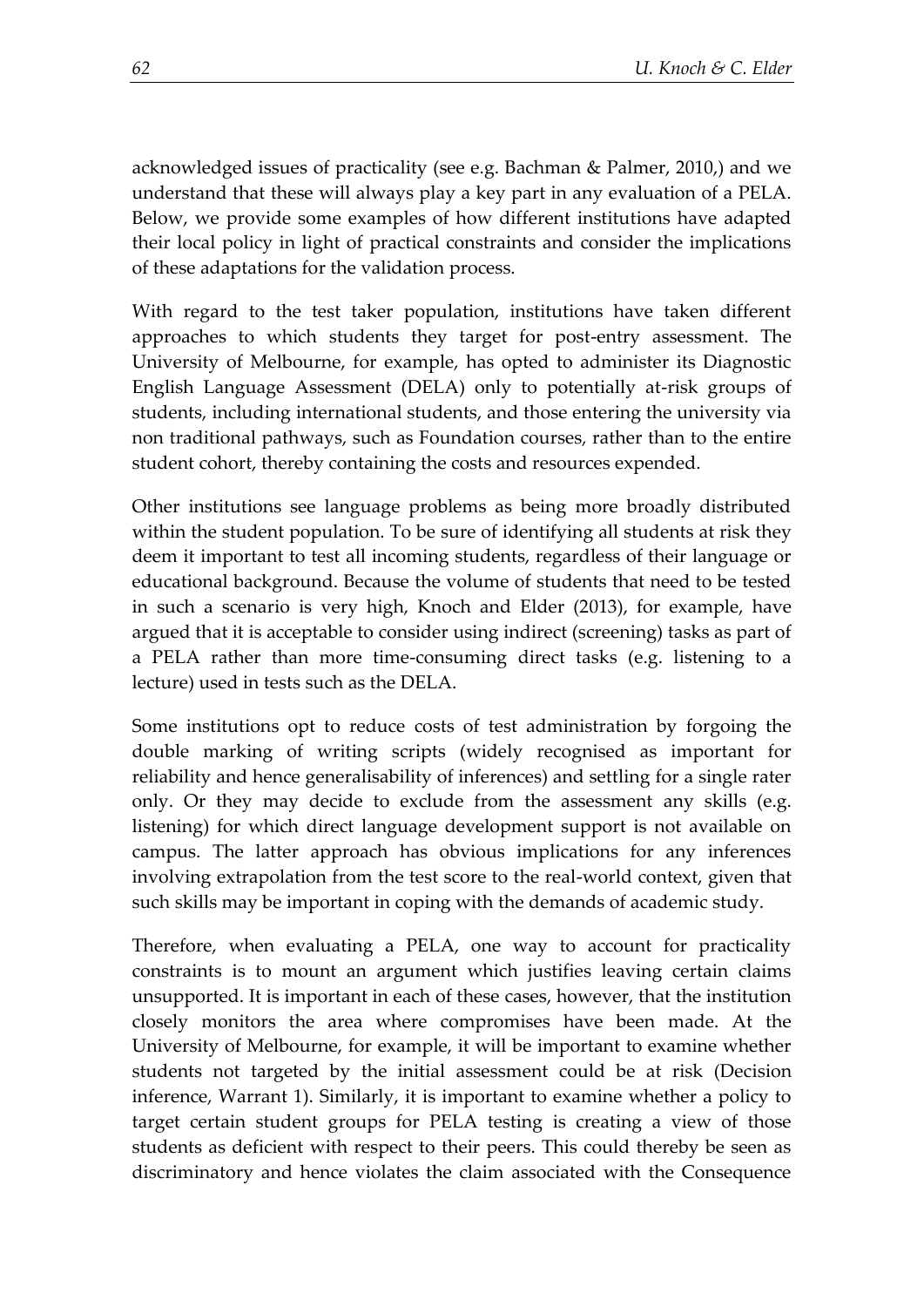inference, that 'The consequences of using the PELA and the decisions informed by the PELA are beneficial to all stakeholders' (and see in particular Warrant 4.)

There is, however, a risk associated with this process of adapting and selecting from the framework in light of local goals and circumstances, namely that the selection of evidence to be gathered will be based merely on convenience and the desire to prove that the test is valid (a tendency described by Cronbach, 1988 as 'confirmation bias') rather than on a genuine attempt to put the test under the spotlight and explore any validity concerns. Indeed one of the weaknesses of our framework is that it offers little assistance in prioritising between different warrants. When attending to the extrapolation inference for example, should we prioritise correlations with other measure over qualitative evidence of test taking processes? How much validity evidence is enough to support the inferences drawn? Here we must rely on common sense judgements about what evidence is likely to be most crucial and illuminating given available resources.

Furthermore, the question of who is responsible for gathering validation evidence needs to be considered. Clearly validation activity as specified for the evaluation, generalisation and extrapolation inferences should be part and parcel of the test development process. Warrants relating to decisions and consequences however relate to institutional policies and demand evidence from a wider range of sources. Collecting the relevant evidence cannot be left to test developers alone. We propose, then, that when articulating a validation argument for PELA within a specific institution, responsibilities for carrying out key validation activities be clearly specified and allocated in advance. We would also advocate that validation be seen not as a one-off, all-or-nothing initiative but rather as an ongoing process geared not only to demonstrating validity, but also to highlighting areas for improvement of both the test and the policy in which it is embedded.

#### **Concluding remarks**

We have argued in this paper for setting up a systematic validation framework which outlines the goals of a PELA initiative, the inferences and interpretations to be made in relation to PELA scores, the warrants associated with these inferences and the evidence required to support or refute the warrants. We believe framework we have laid out is sufficiently general to be applicable to all PELA contexts but, as we have indicated above, will need to be adapted for particular institutional contexts. Such a framework will assist institutions in planning validation activity and keeping track of what has been done and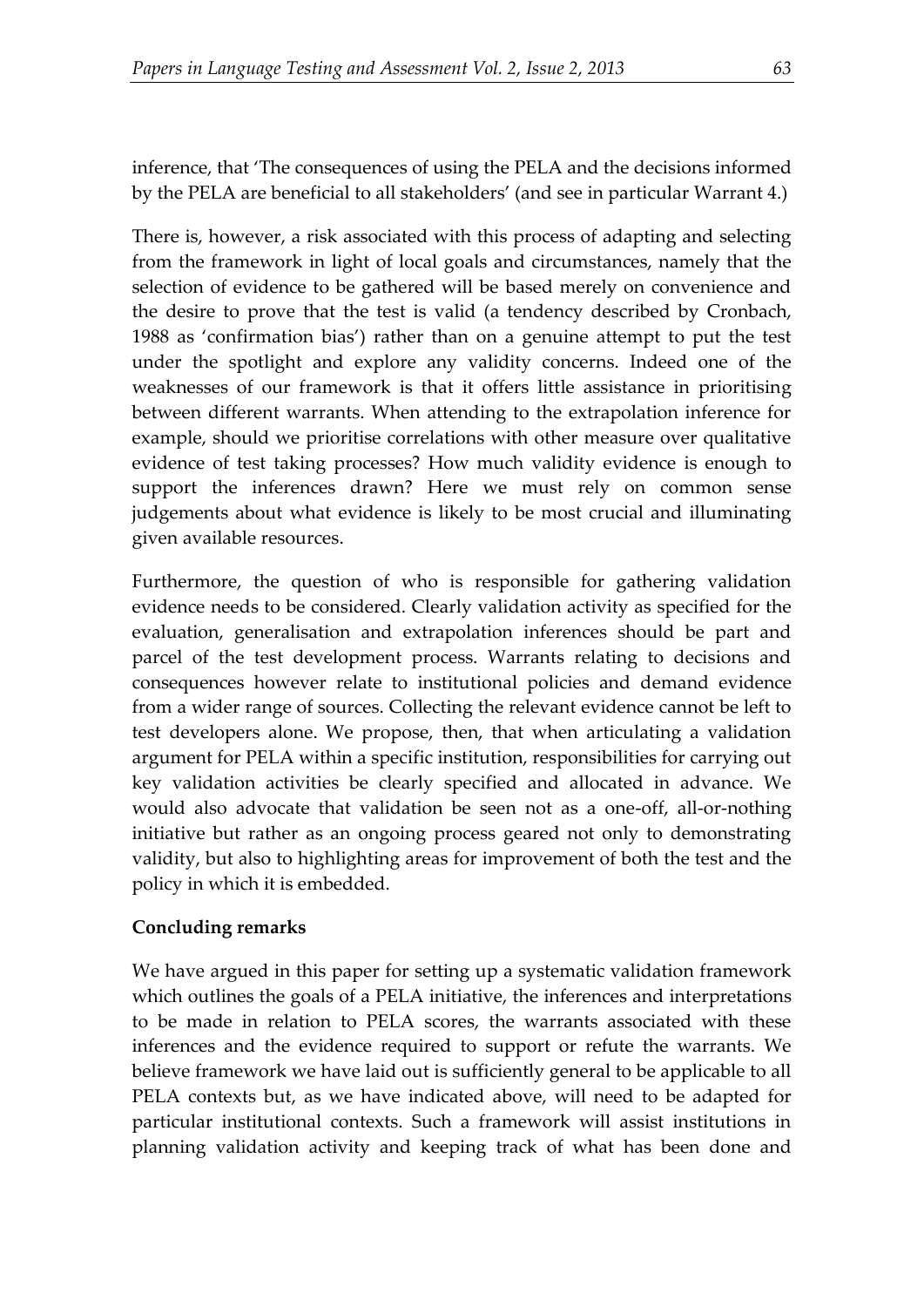needs to be done to ensure that the test scores are used and interpreted appropriately and that associated language programs are meeting expectations.

Application of this framework requires ongoing commitment, not only from language test developers and administrators, but also from policy makers in higher education, who need to ensure that validation is seen as part and parcel of the PELA initiative and that adequate resources are available to implement the validation plan. Making such a commitment is necessary if we are to improve on the haphazard processes operating in many institutions and to ensure that PELA initiatives actually achieve their goal of building the quality of students' academic English and ultimately, their capacity to engage with and succeed in their academic studies.

#### **References**

- Bachman, L. F. (2005). Building and supporting a case for test use. *Language Assessment Quarterly: An International Journal*, *2*(1), 1–34.
- Bachman, L. F. & Palmer, A. S. (2010). *Language Assessment in Practice.* Oxford: Oxford University Press.
- Bright, C. & von Randow, J. (2004, September.). *Tracking language test consequences: The student perspective.* Paper presented at the Ninth National Conference on Community Languages and English for Speakers of Other Languages (CLESOL 2004), Christchurch.
- Brown, A. & Lumley, T. (1991). *The University of Melbourne ESL Test. Final report.* Language Testing Research Centre, University of Melbourne.
- Chapelle, C. A. (1999). Validity in language assessment. *Annual Review of Applied Linguistics, 19*, 254–272.
- Chapelle, C. Enright, M. & Jamieson, J. (2008) *Building a validity argument for the Test of English as a Foreign Language*. London, UK: Routledge.
- Cronbach, L. J. (1988). Five perspectives on validity argument. In H. Wainer & H. I. Braun, (Eds.), *Test validity* (pp. 3–17). Hillsdale, NJ: Lawrence Erlbaum Associates.
- Davies, A. & Elder, C. (2005). Validity and validation in language testing. In E. Hinkel, (Ed.). *Handbook of research in second language learning* (pp. 795– 814). Mahwah, NJ: Lawrence Erlbaum.
- Dunworth, K. (2013). Degrees of proficiency: Building a strategic approach to university students' English language assessment and development. Final report. Canberra: Office for Learning and Teaching.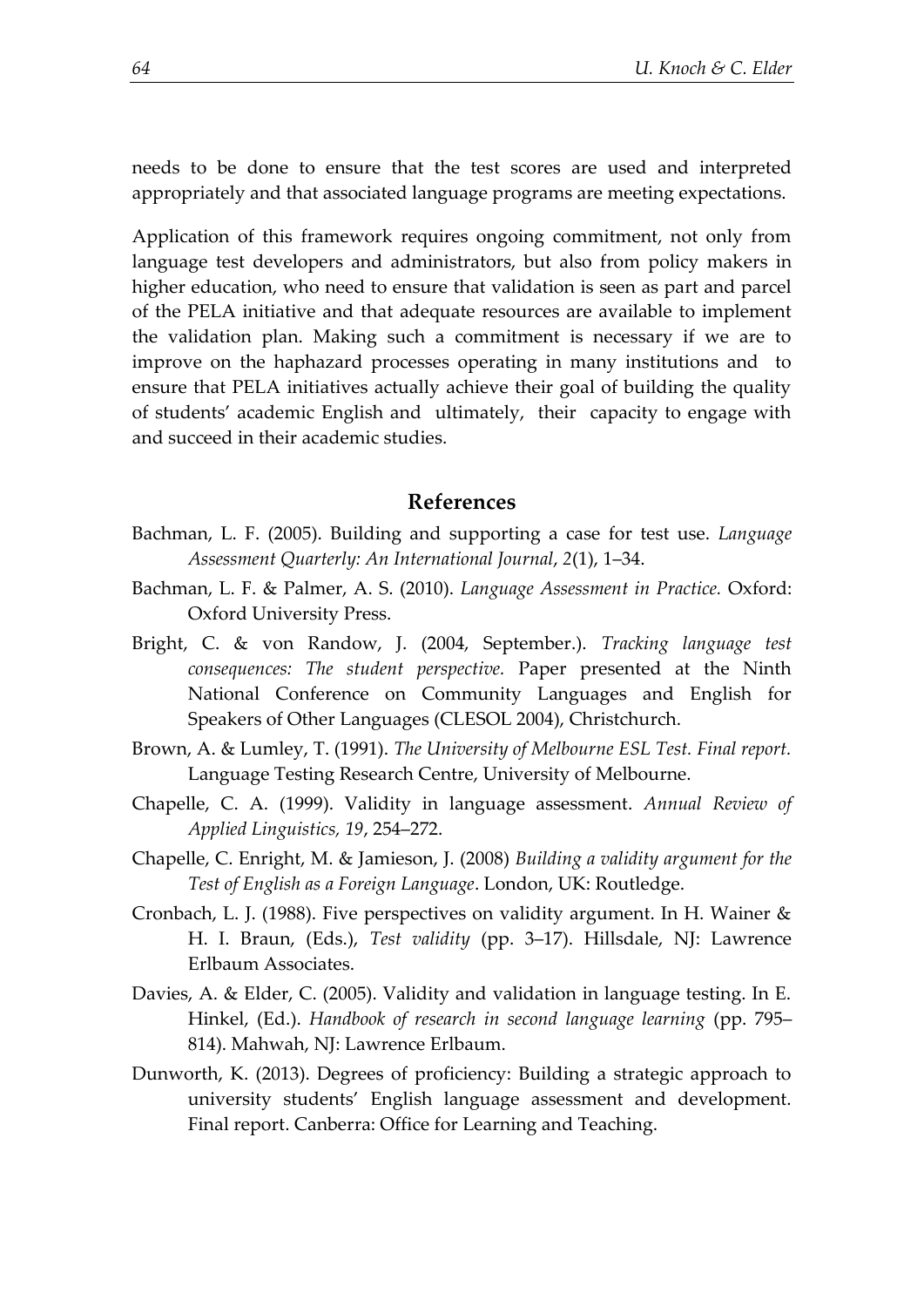- Elder, C., Bennett, S. & Bright, C. (2007). The role of language proficiency and academic success: perspectives from a New Zealand University**.**  *Melbourne Papers in Language Testing*, *12*, 25–57.
- Elder, C. & Erlam, R. (2001). *Development and validation of the Diagnostic English Language Needs Assessment (DELNA)*. Auckland: The University of Auckland.
- [Elder, C.](http://www.ncbi.nlm.nih.gov/pubmed?term=Elder%20C%5BAuthor%5D&cauthor=true&cauthor_uid=12748409), [McNamara, T.](http://www.ncbi.nlm.nih.gov/pubmed?term=McNamara%20T%5BAuthor%5D&cauthor=true&cauthor_uid=12748409) & [Congdon, P.](http://www.ncbi.nlm.nih.gov/pubmed?term=Congdon%20P%5BAuthor%5D&cauthor=true&cauthor_uid=12748409) (2003). Rasch techniques for detecting bias in performance assessments: an example comparing the performance of native and non-native speakers on a test of academic English. *Journal of Applied Measurement*, *4*(2), 181–197.
- Elder, C. & von Randow, J. (2008). Exploring the utility of a web-based screening tool. *Language Assessment Quarterly*, 5(3), 173-194.
- Fulcher, G. & Davidson, G. (2007). *Language testing and assessment: An advanced resource book*. New York, Routledge.
- Kane, M. (1992). An argument-based approach to validation. *Psychological Bulletin, 112*, 527–535.
- Kane, M. (2001). Current concerns in validity theory. *Journal of Educational Measurement* 38, 319-42.
- Kane, M. T. (2002). Validating high-stakes testing programs. *Educational Measurement: Issues and Practice, 21*(1), 31–41.
- Kane, M. T. (2004). Certification testing as an illustration of argument-based validation. *Measurement: Interdisciplinary Research & Perspective*, *2*(3), 135- 170.
- Kane, M. T. (2006). Validation. In R. L. Brennan, (Ed.), *Educational Measurement* (4th ed.) (pp. 17-64). Westport, CT: Greenwood Publishing.
- Kane, M. (2012). Articulating a validity argument. In G. Fulcher & F. Davidson, (Eds.), *The Routledge handbook of language testing* (pp. 34–47). New York, NY: Routledge.
- Kane, M. (2013). Validating the interpretations and uses of test scores. *Journal of Educational Measurement*, 50(1), 1-73
- Kane, M., Crooks, T. & Cohen, A. (1999). Validating measures of performance. Educational *Measurement: Issues and Practice*, *18*, 5–17.
- Knoch, U. & Elder, C. (2009). Report on the development and trial of the Academic English Screening Test (AEST). Language Testing Research Centre, University of Melbourne: unpublished report.
- Knoch, U. & Elder, C. (2013). Knoch, U. & Elder, C. (July 3-5, 2013*). Post-entry English language assessments at university: How diagnostic are they?* Language Testing Research Colloquium, Seoul, Korea.